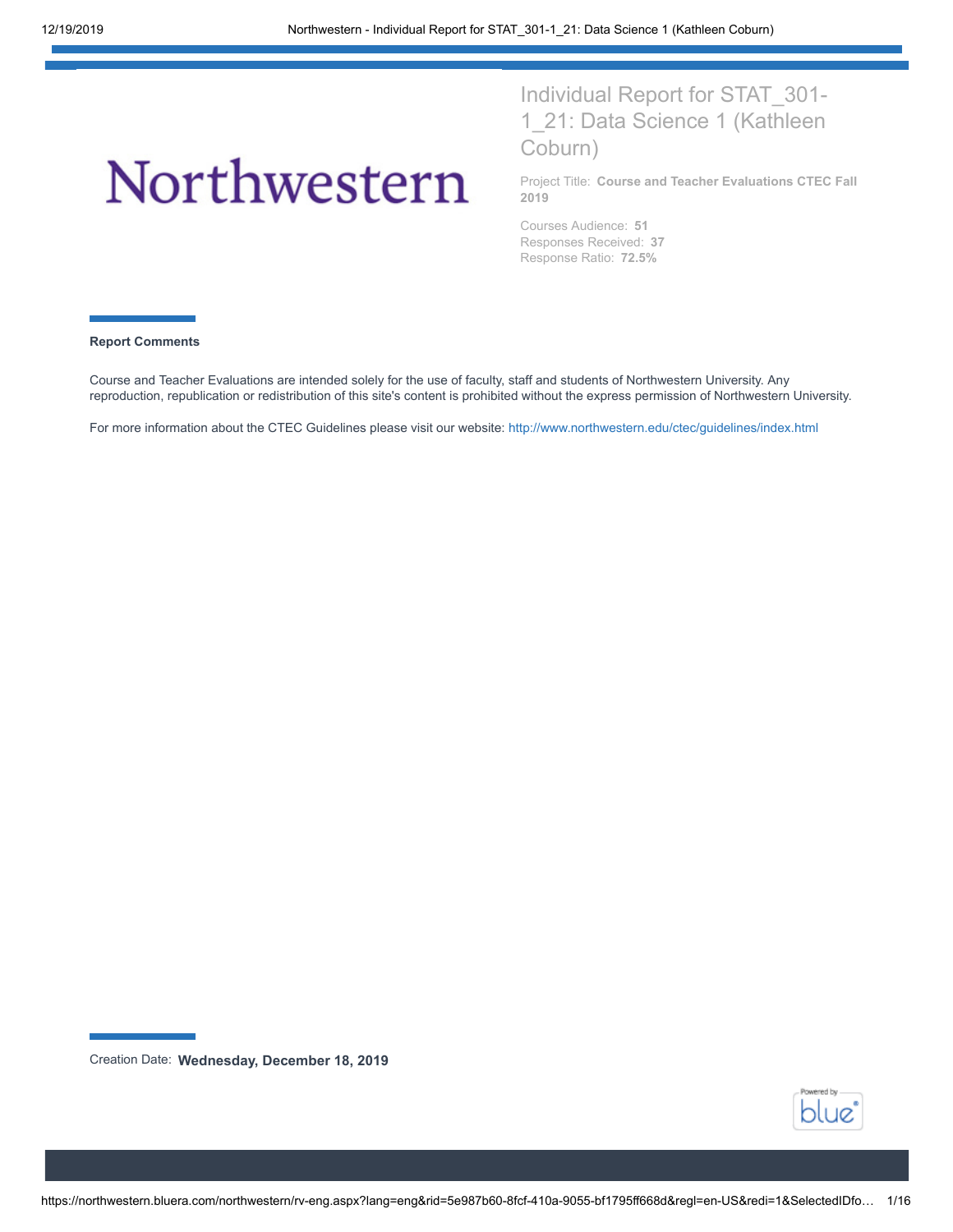# **Northwestern University**

## **Course Evaluations**

| <b>Illnstructor</b>     | Course                               |
|-------------------------|--------------------------------------|
| <b>IKathleen Coburn</b> | <b>STAT 301-1 21: Data Science 1</b> |

## **DEMOGRAPHICS**

## **Your School**

| 1. Your School                                                                                                                                                                                      |                                              |                |                |            |
|-----------------------------------------------------------------------------------------------------------------------------------------------------------------------------------------------------|----------------------------------------------|----------------|----------------|------------|
| Education & SP $(4)$<br>Communication (0)<br>Graduate School (0)-<br>KGSM(0)<br>McCormick (4)<br>Medill $(1)$ 3.3%<br>Music $(0)$ -<br>Summer (0) -<br>SPS(0)<br><b>WCAS (21)</b><br>[ Total (30) ] | 0.0%<br>0.0%<br>0.0%<br>0.0%<br>0.0%<br>0.0% | 13.3%<br>13.3% |                | 70.0%      |
|                                                                                                                                                                                                     |                                              |                | 50%            | 100%       |
|                                                                                                                                                                                                     |                                              |                |                |            |
| Options                                                                                                                                                                                             |                                              |                | Count          | Percentage |
| Education & SP                                                                                                                                                                                      |                                              |                | 4              | 13.3%      |
| Communication                                                                                                                                                                                       |                                              |                | $\Omega$       | 0.0%       |
| Graduate School                                                                                                                                                                                     |                                              |                | 0              | 0.0%       |
| <b>KGSM</b>                                                                                                                                                                                         |                                              |                | 0              | 0.0%       |
| <b>McCormick</b>                                                                                                                                                                                    |                                              |                | $\overline{4}$ | 13.3%      |
| Medill                                                                                                                                                                                              |                                              |                | 1              | 3.3%       |
| <b>Music</b>                                                                                                                                                                                        |                                              |                | 0              | 0.0%       |
| Summer                                                                                                                                                                                              |                                              |                | $\Omega$       | $0.0\%$    |
| <b>SPS</b>                                                                                                                                                                                          |                                              |                | 0              | 0.0%       |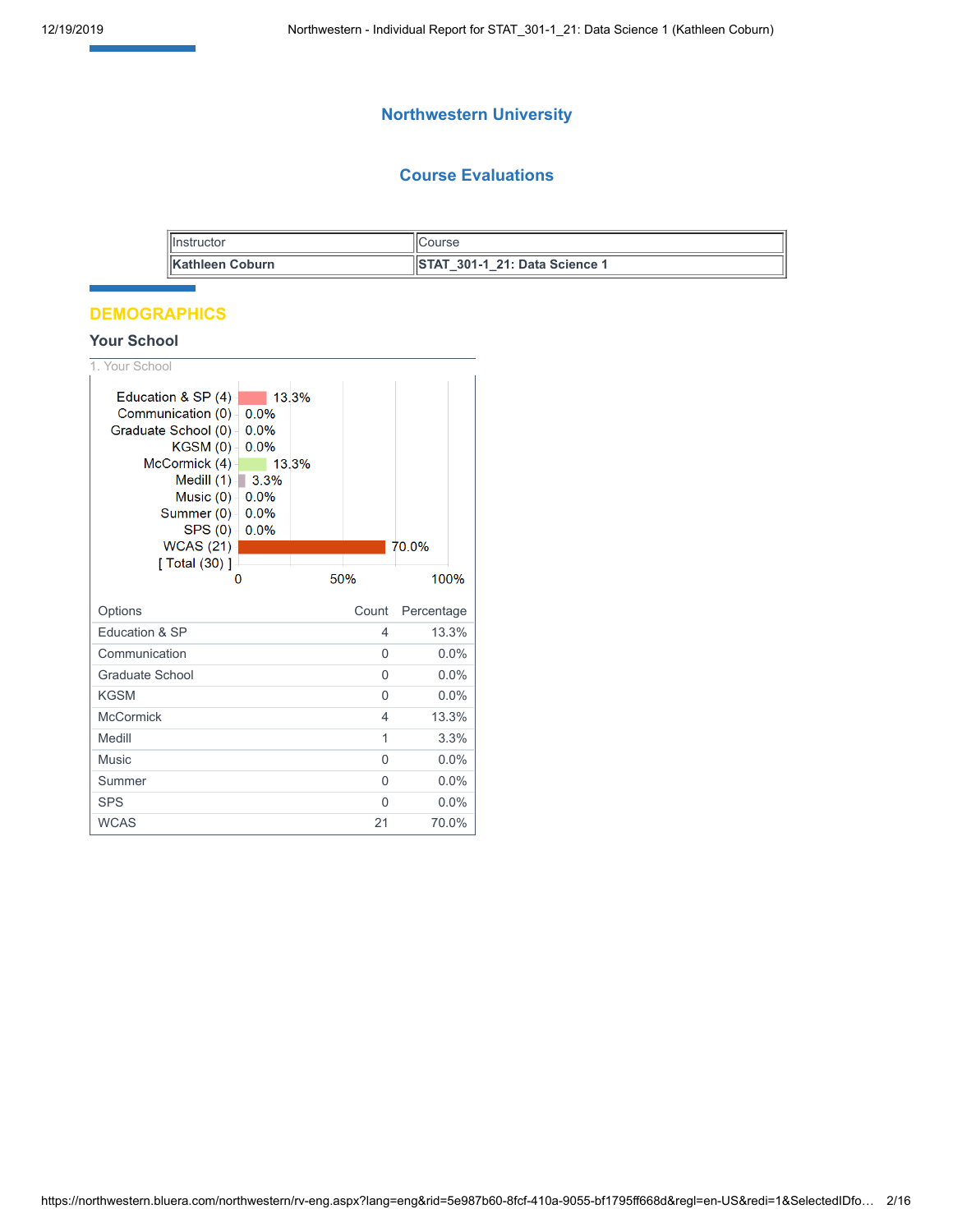## **Your Class**

| 1. Your Class                 |              |       |       |            |
|-------------------------------|--------------|-------|-------|------------|
| Freshman (0)<br>Sophomore (1) | 0.0%<br>2.9% |       |       |            |
| Junior (27)                   |              |       |       | 77.1%      |
| Senior (7)<br>Graduate $(0)$  | 0.0%         | 20.0% |       |            |
| <b>Professional</b> (0) -     | 0.0%         |       |       |            |
| Other $(0)$ $\vdash$          | $0.0\%$      |       |       |            |
| [ Total (35) ]                |              |       |       |            |
|                               |              |       | 50%   | 100%       |
|                               |              |       |       |            |
| Options                       |              |       | Count | Percentage |
| Freshman                      |              |       | 0     | $0.0\%$    |
| Sophomore                     |              |       | 1     | 2.9%       |
| Junior                        |              |       | 27    | 77.1%      |
| Senior                        |              |       | 7     | 20.0%      |
| Graduate                      |              |       | 0     | $0.0\%$    |
| Professional                  |              |       | 0     | 0.0%       |

## **What is your reason for taking the course? (mark all that apply)**

| Distribution req (0)                                                                                                  | $0.0\%$                         |       |            |  |
|-----------------------------------------------------------------------------------------------------------------------|---------------------------------|-------|------------|--|
| Major/Minor re (33)                                                                                                   |                                 |       | 91.7%      |  |
| Elective require (2)<br>Non-Degree req… (0) -<br>No requirement (1)<br>Other requirem $(0)$<br>$[$ Responden $(35)$ ] | 5.6%<br>$0.0\%$<br>2.8%<br>0.0% |       |            |  |
|                                                                                                                       | O                               | 50%   | 100%       |  |
| Options                                                                                                               |                                 | Count | Percentage |  |
| Distribution requirement                                                                                              |                                 | U     | $0.0\%$    |  |
| Major/Minor requirement                                                                                               |                                 | 33    | 91.7%      |  |
| Elective requirement                                                                                                  |                                 | 2     | 5.6%       |  |
| Non-Degree requirement                                                                                                |                                 | U     | $0.0\%$    |  |
| No requirement                                                                                                        |                                 | 1     | 2.8%       |  |
| Other requirement                                                                                                     |                                 | ∩     | $0.0\%$    |  |
| Respondent(s)                                                                                                         |                                 | 35    |            |  |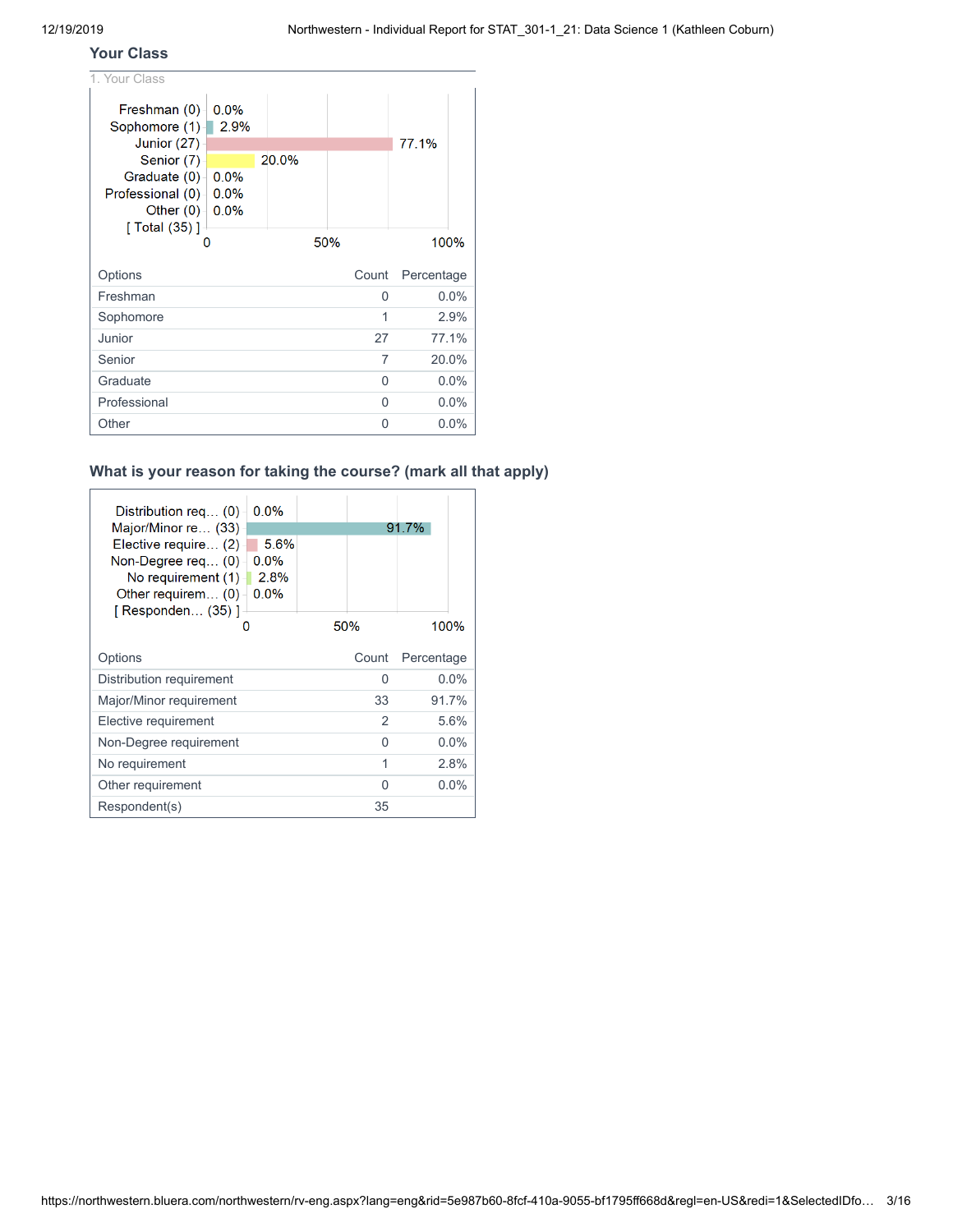# **What was your Interest in this subject before taking the course?**

| 1. What was your interest in this subject before taking the course?<br>1-Not interested (0)<br>0.0%<br>0.0%<br>2(0)<br>3(3)<br>8.6%<br>4(8)<br>5(11) | 22.9%<br>31.4% |            |
|------------------------------------------------------------------------------------------------------------------------------------------------------|----------------|------------|
| $6$ -Extremely in $(13)$<br>$\lceil$ Total (35) $\rceil$                                                                                             | 37.1%          |            |
| O                                                                                                                                                    | 50%            | 100%       |
|                                                                                                                                                      |                |            |
| Options                                                                                                                                              | Count          | Percentage |
| 1-Not interested at all                                                                                                                              | 0              | 0.0%       |
| 2                                                                                                                                                    | 0              | 0.0%       |
| 3                                                                                                                                                    | 3              | 8.6%       |
| 4                                                                                                                                                    | 8              | 22.9%      |
| 5                                                                                                                                                    | 11             | 31.4%      |

## **TIME-SURVEY QUESTION**

Estimate the average number of hours per week you spent on this course outside of class and lab time.

1. Estimate the average number of hours per week you spent on this course outside of class and lab time.

| 5.7%<br>$3$ or fewer $(2)$<br>$4 - 7(21)$<br>17.1%<br>$8 - 11(6)$<br>14.3%<br>$12 - 15(5)$<br>$16 - 19(0) - 0.0%$<br>20 or more $(1)$   2.9%<br>[ Total (35) ] |     | 60.0% |            |
|----------------------------------------------------------------------------------------------------------------------------------------------------------------|-----|-------|------------|
|                                                                                                                                                                | 50% |       | 100%       |
|                                                                                                                                                                |     |       |            |
| Options                                                                                                                                                        |     | Count | Percentage |
| 3 or fewer                                                                                                                                                     |     | 2     | 5.7%       |
| $4 - 7$                                                                                                                                                        |     | 21    | 60.0%      |
| $8 - 11$                                                                                                                                                       |     | 6     | 17.1%      |
| $12 - 15$                                                                                                                                                      |     | 5     | 14.3%      |
| $16 - 19$                                                                                                                                                      |     | O     | $0.0\%$    |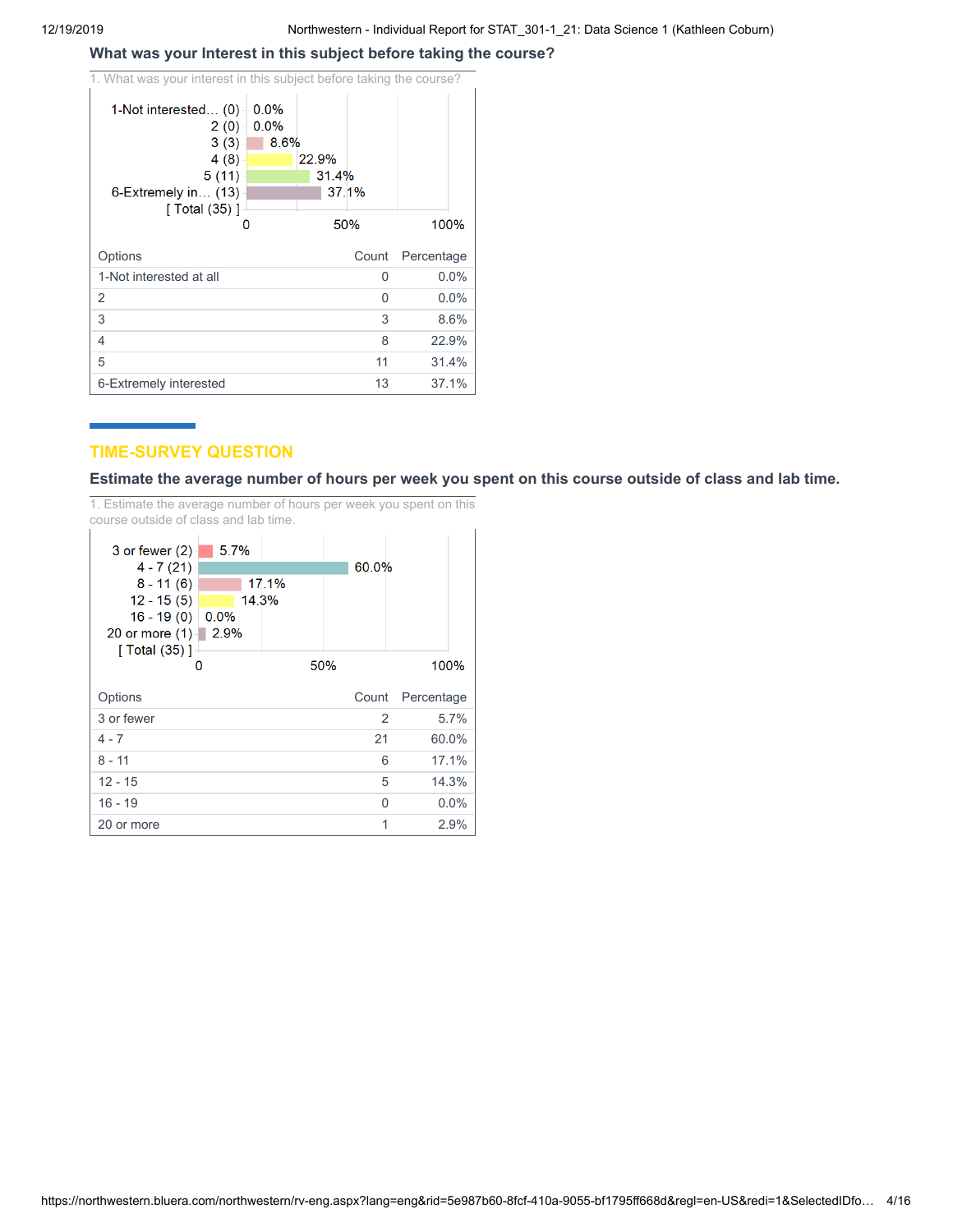## **COURSE QUESTIONS**

#### **Provide an overall rating of the course.**

| 1. Provide an overall rating of the course.                                                |                                     |                |                |          |            |
|--------------------------------------------------------------------------------------------|-------------------------------------|----------------|----------------|----------|------------|
| 1-Very Low (1)-<br>2(1)<br>3(0)<br>4(8)<br>5(17)<br>6-Very High (8)<br>[ Total (35) ]<br>0 | $\blacksquare$ 2.9%<br>2.9%<br>0.0% | 22.9%<br>22.9% | 50%            | 48.6%    | 100%       |
|                                                                                            |                                     |                |                |          |            |
| Options                                                                                    |                                     | Score          |                | Count    | Percentage |
| 1-Very Low                                                                                 |                                     |                | 1              | 1        | 2.9%       |
| 2                                                                                          |                                     |                | $\overline{2}$ | 1        | 2.9%       |
| 3                                                                                          |                                     |                | 3              | $\Omega$ | 0.0%       |
| 4                                                                                          |                                     |                | 4              | 8        | 22.9%      |
| 5                                                                                          |                                     |                | 5              | 17       | 48.6%      |
| 6-Very High                                                                                |                                     |                | 6              | 8        | 22.9%      |
| <b>Statistics</b>                                                                          |                                     |                |                |          | Value      |
| <b>Response Count</b>                                                                      |                                     |                |                |          | 35         |
| Mean                                                                                       |                                     |                |                |          | 4.80       |
| Median                                                                                     |                                     |                |                |          | 5.00       |
| <b>Standard Deviation</b>                                                                  |                                     |                |                |          | 1.08       |

#### **Estimate how much you learned in the course.**

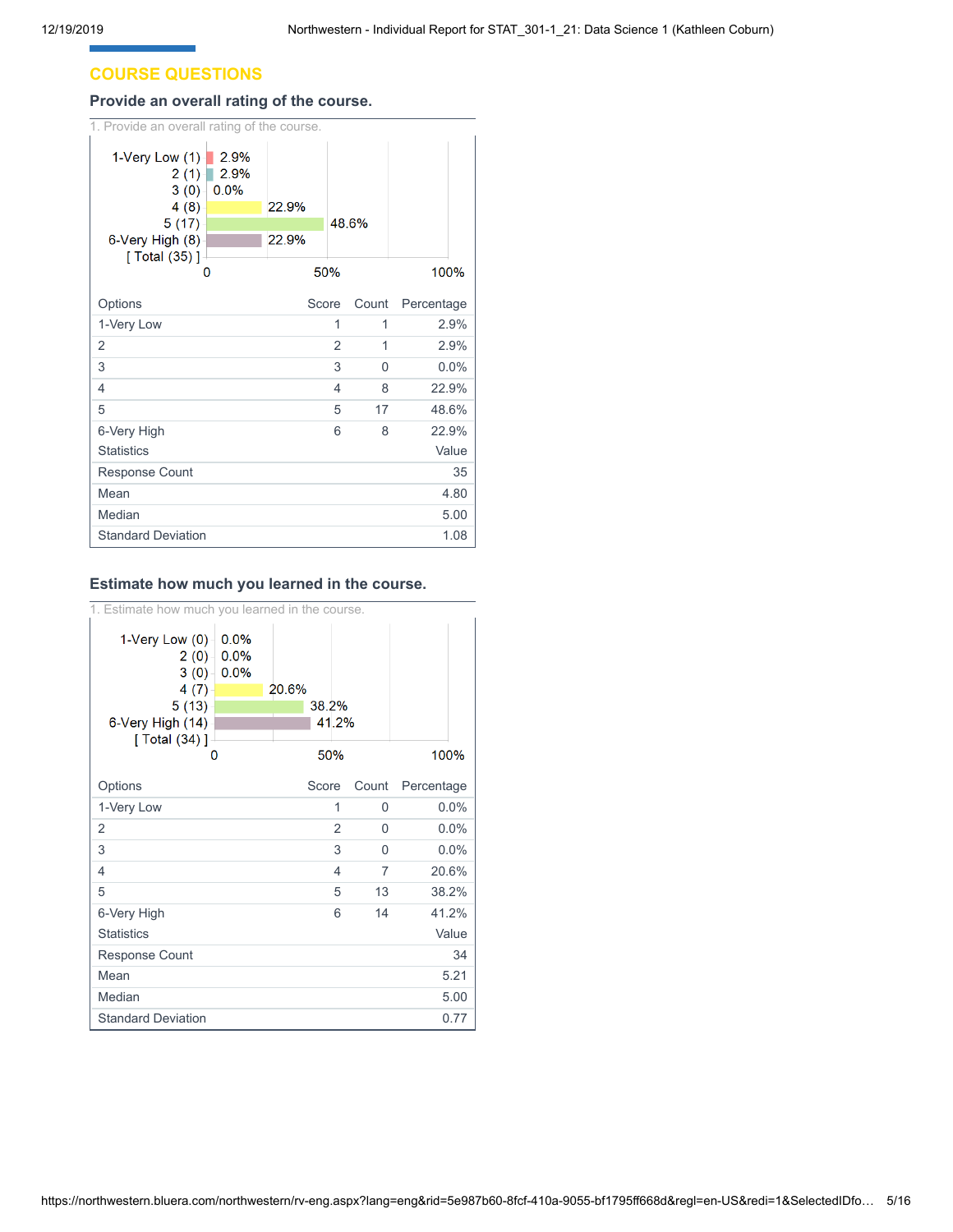#### **Rate the effectiveness of the course in challenging you intellectually.**

1. Rate the effectiveness of the course in challenging you intellectually.

| .<br>1-Very Low (0)<br>0.0%                                                                   |                         |       |            |
|-----------------------------------------------------------------------------------------------|-------------------------|-------|------------|
| 2(0)<br>0.0%<br>$\sqrt{2.9\%}$<br>3(1)<br>4(12)<br>5(12)<br>6-Very High (9)<br>[ Total (34) ] | 35.3%<br>35.3%<br>26.5% |       |            |
| O                                                                                             | 50%                     |       | 100%       |
| Options                                                                                       | Score                   | Count | Percentage |
| 1-Very Low                                                                                    | 1                       | 0     | 0.0%       |
| 2                                                                                             | 2                       | 0     | 0.0%       |
| 3                                                                                             | 3                       | 1     | 2.9%       |
| 4                                                                                             | $\overline{4}$          | 12    | 35.3%      |
| 5                                                                                             | 5                       | 12    | 35.3%      |
| 6-Very High                                                                                   | 6                       | 9     | 26.5%      |
| <b>Statistics</b>                                                                             |                         |       | Value      |
| <b>Response Count</b>                                                                         |                         |       | 34         |
| Mean                                                                                          |                         |       | 4.85       |
| Median                                                                                        |                         |       | 5.00       |
| <b>Standard Deviation</b>                                                                     |                         |       | 0.86       |

## **Rate the instructional materials (texts, audiovisual materials, etc.) used in this course.**

1. Rate the instructional materials (texts, audiovisual materials, etc.) used in this course.

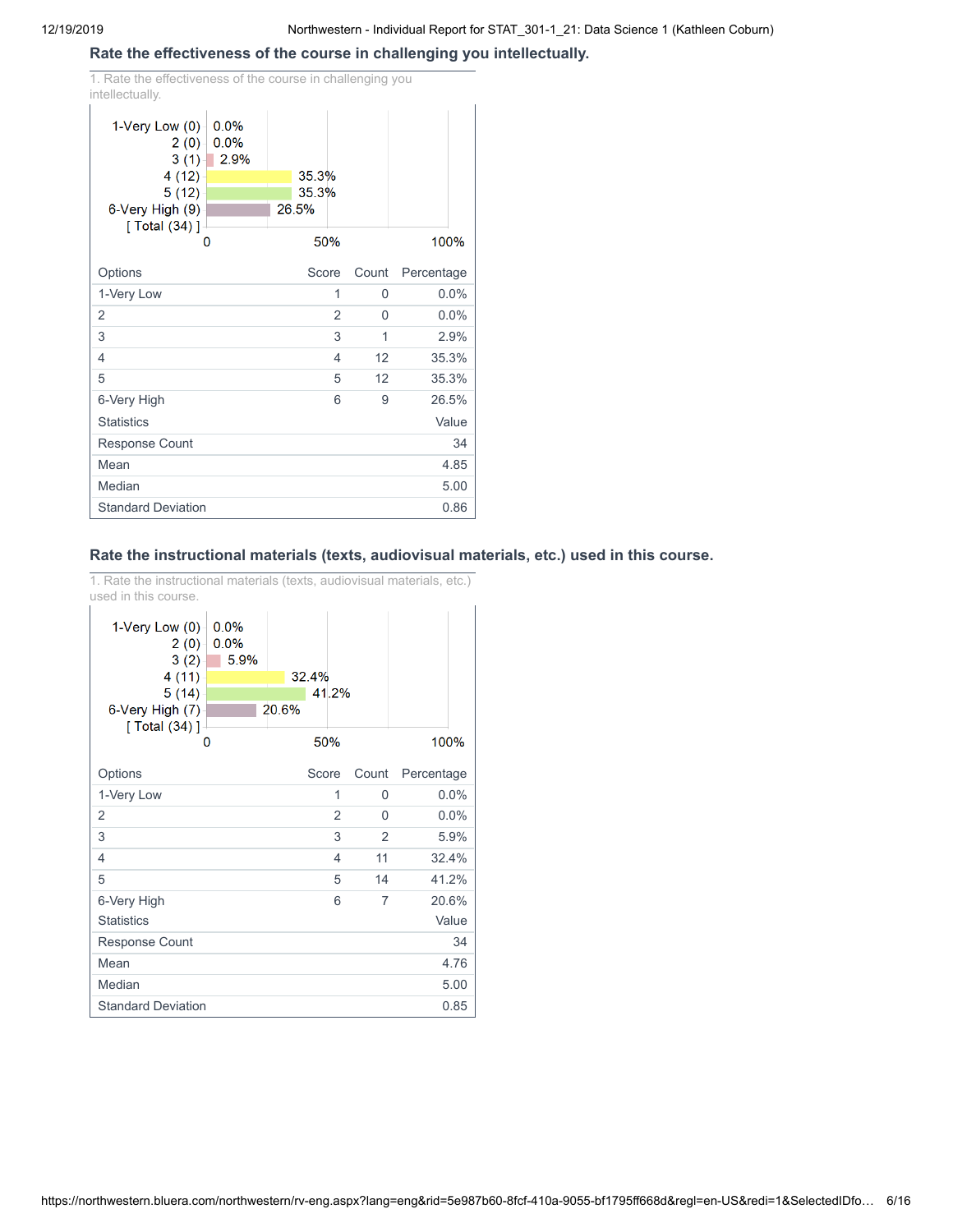#### **Rate how well the organization of the course facilitated your learning.**

1. Rate how well the organization of the course facilitated your learning.

| 1-Very Low $(1)$<br>3.0%<br>2(1)<br>3(0)<br>0.0%<br>4(9)<br>5(13)<br>6-Very High (9)<br>[ Total (33) ]<br>O | 3.0%<br>27.3%<br>39.4%<br>27.3%<br>50% |       | 100%       |
|-------------------------------------------------------------------------------------------------------------|----------------------------------------|-------|------------|
|                                                                                                             |                                        |       |            |
| Options                                                                                                     | Score                                  | Count | Percentage |
| 1-Very Low                                                                                                  | 1                                      | 1     | 3.0%       |
| 2                                                                                                           | $\overline{2}$                         | 1     | 3.0%       |
| 3                                                                                                           | 3                                      | 0     | 0.0%       |
| 4                                                                                                           | 4                                      | 9     | 27.3%      |
| 5                                                                                                           | 5                                      | 13    | 39.4%      |
| 6-Very High                                                                                                 | 6                                      | 9     | 27.3%      |
| <b>Statistics</b>                                                                                           |                                        |       | Value      |
| Response Count                                                                                              |                                        |       | 33         |
| Mean                                                                                                        |                                        |       | 4.79       |
| Median                                                                                                      |                                        |       | 5.00       |
| <b>Standard Deviation</b>                                                                                   |                                        |       | 1.14       |

## **Rate lab/discussion (if present) section's usefulness in learning and applying course material.**

1. Rate lab/discussion (if present) section's usefulness in learning and applying course material.

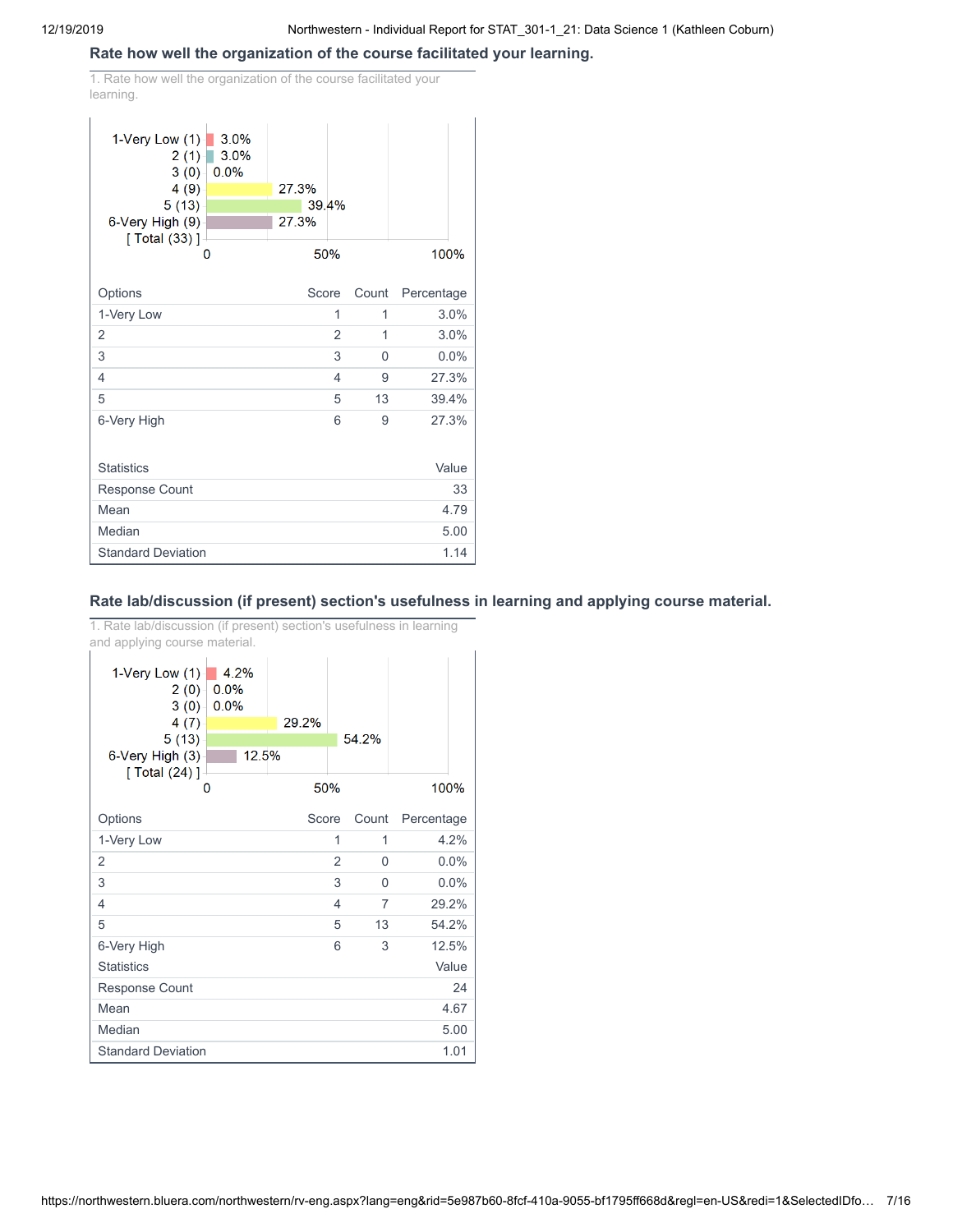## **INSTRUCTOR QUESTIONS**

#### **Provide an overall rating of the instruction.**

| 1. Provide an overall rating of the instruction.                                       |                           |                |                |       |            |
|----------------------------------------------------------------------------------------|---------------------------|----------------|----------------|-------|------------|
| 1-Very Low (1)<br>2(0)<br>3(1)<br>4(8)<br>5(8)<br>6-Very High (16)<br>[ Total $(34)$ ] | 2.9%<br>0.0%<br>2.9%<br>n | 23.5%<br>23.5% | 50%            | 47.1% | 100%       |
| Options                                                                                |                           | Score          |                | Count | Percentage |
| 1-Very Low                                                                             |                           |                | 1              | 1     | 2.9%       |
| 2                                                                                      |                           |                | $\overline{2}$ | 0     | 0.0%       |
| 3                                                                                      |                           |                | 3              | 1     | 2.9%       |
| 4                                                                                      |                           |                | 4              | 8     | 23.5%      |
| 5                                                                                      |                           |                | 5              | 8     | 23.5%      |
| 6-Very High                                                                            |                           |                | 6              | 16    | 47.1%      |
| <b>Statistics</b>                                                                      |                           |                |                |       | Value      |
| <b>Response Count</b>                                                                  |                           |                |                |       | 34         |
| Mean                                                                                   |                           |                |                |       | 5.06       |
| Median                                                                                 |                           |                |                |       | 5.00       |
| <b>Standard Deviation</b>                                                              |                           |                |                |       | 1.15       |

## **Rate the effectiveness of the instructor in stimulating your interest in the subject.**

1. Rate the effectiveness of the instructor in stimulating your interest in the subject.

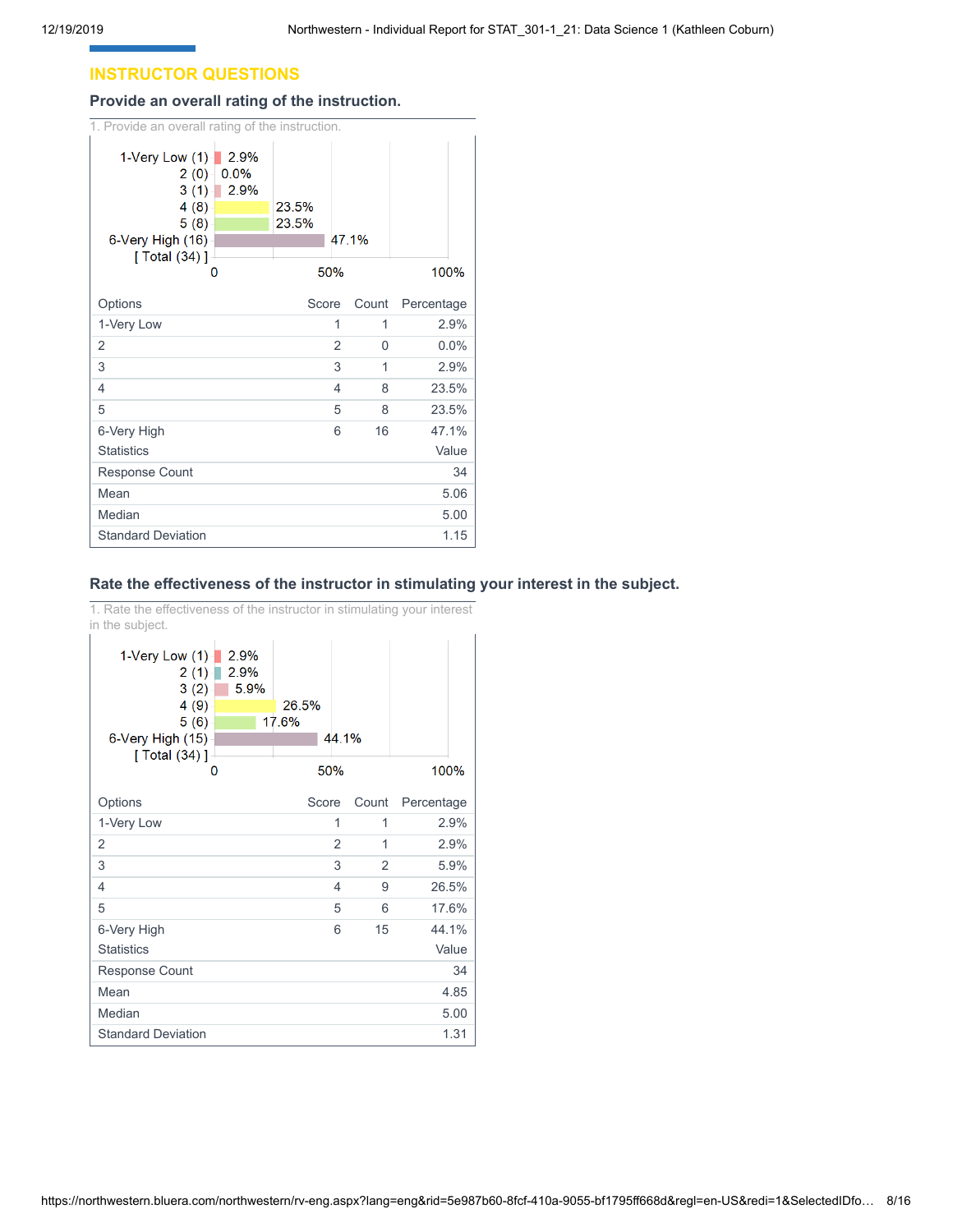## **Rate how well prepared the instructor was for the class.**

| 1. Rate how well prepared the instructor was for the class.                                                     |                |                     |            |
|-----------------------------------------------------------------------------------------------------------------|----------------|---------------------|------------|
| 1-Very Low $(1)$<br>2.9%<br>0.0%<br>2(0)<br>3(0)<br>0.0%<br>4 (9)<br>5(8)<br>6-Very High (16)<br>[ Total (34) ] | 26.5%<br>23.5% | 47.1%               |            |
| O                                                                                                               | 50%            |                     | 100%       |
| Options                                                                                                         | Score          | Count               | Percentage |
| 1-Very Low                                                                                                      |                | 1<br>1              | 2.9%       |
| 2                                                                                                               |                | $\overline{2}$<br>0 | 0.0%       |
| 3                                                                                                               |                | 3<br>0              | 0.0%       |
| 4                                                                                                               |                | 4<br>9              | 26.5%      |
| 5                                                                                                               |                | 5<br>8              | 23.5%      |
| 6-Very High                                                                                                     |                | 16<br>6             | 47.1%      |
| <b>Statistics</b>                                                                                               |                |                     | Value      |
| <b>Response Count</b>                                                                                           |                |                     | 34         |
| Mean                                                                                                            |                |                     | 5.09       |
| Median                                                                                                          |                |                     | 5.00       |
| <b>Standard Deviation</b>                                                                                       |                |                     | 1.11       |

## **Rate the effectiveness with which the instructor communicated course content and ideas.**

1. Rate the effectiveness with which the instructor communicated course content and ideas.

| 1-Very Low $(1)$<br>2.9%<br>0.0%<br>2(0)<br>2.9%<br>3(1)<br>4(11)<br>5(7)<br>6-Very High (14)<br>[ Total (34) ] | 32.4%<br>20.6%<br>41.2% |       |            |
|-----------------------------------------------------------------------------------------------------------------|-------------------------|-------|------------|
| o                                                                                                               | 50%                     |       | 100%       |
| Options                                                                                                         | Score                   | Count | Percentage |
| 1-Very Low                                                                                                      | 1                       | 1     | 2.9%       |
| 2                                                                                                               | $\overline{2}$          | 0     | 0.0%       |
| 3                                                                                                               | 3                       | 1     | 2.9%       |
| 4                                                                                                               | 4                       | 11    | 32.4%      |
| 5                                                                                                               | 5                       | 7     | 20.6%      |
| 6-Very High                                                                                                     | 6                       | 14    | 41.2%      |
| <b>Statistics</b>                                                                                               |                         |       | Value      |
| <b>Response Count</b>                                                                                           |                         |       | 34         |
| Mean                                                                                                            |                         |       | 4.91       |
| Median                                                                                                          |                         |       | 5.00       |
| <b>Standard Deviation</b>                                                                                       |                         |       | 1.16       |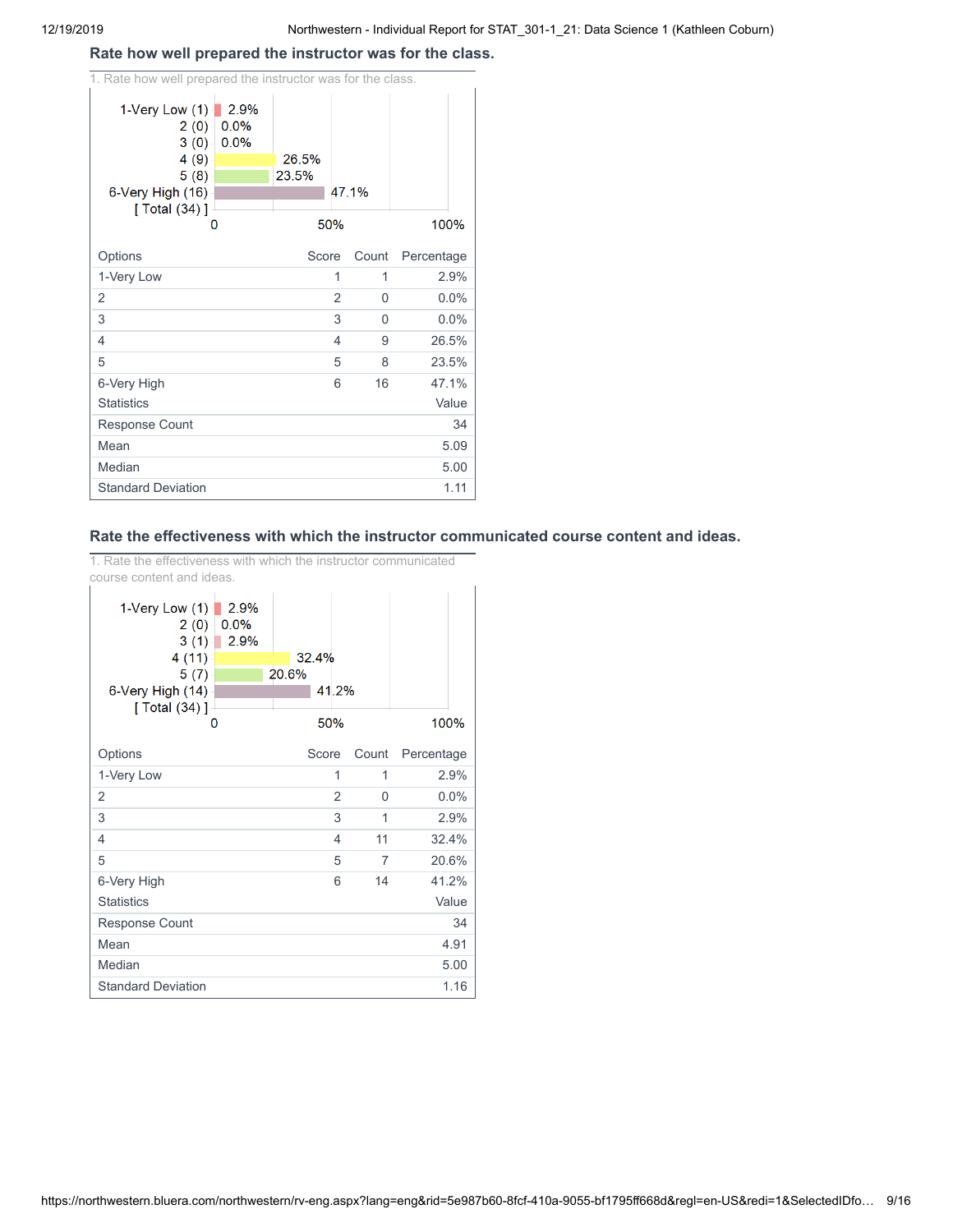#### **Rate the instructor's enthusiasm in teaching this class.**

| 1. Rate the instructor's enthusiasm in teaching this class.                            |                      |                |                |       |            |
|----------------------------------------------------------------------------------------|----------------------|----------------|----------------|-------|------------|
| 1-Very Low $(1)$<br>2(0)<br>3(1)<br>4(6)<br>5(5)<br>6-Very High (21)<br>[ Total (34) ] | 2.9%<br>0.0%<br>2.9% | 17.6%<br>14.7% |                | 61.8% |            |
|                                                                                        | 0                    | 50%            |                |       | 100%       |
|                                                                                        |                      |                |                |       |            |
| Options                                                                                |                      | Score          |                | Count | Percentage |
| 1-Very Low                                                                             |                      |                | 1              | 1     | 2.9%       |
| $\overline{2}$                                                                         |                      |                | $\overline{2}$ | 0     | 0.0%       |
| 3                                                                                      |                      |                | 3              | 1     | 2.9%       |
| $\overline{4}$                                                                         |                      |                | 4              | 6     | 17.6%      |
| 5                                                                                      |                      |                | 5              | 5     | 14.7%      |
| 6-Very High                                                                            |                      |                | 6              | 21    | 61.8%      |
|                                                                                        |                      |                |                |       |            |
| <b>Statistics</b>                                                                      |                      |                |                |       | Value      |
| <b>Response Count</b>                                                                  |                      |                |                |       | 34         |
| Mean                                                                                   |                      |                |                |       | 5.26       |
| Median                                                                                 |                      |                |                |       | 6.00       |
| <b>Standard Deviation</b>                                                              |                      |                |                |       | 1.16       |

## **Rate how well the instructor answered students' questions inside and outside the classroom.**

1. Rate how well the instructor answered students' questions inside and outside the classroom.

| 1-Very Low (1)<br>2(1)<br>3(0)<br>4(7)<br>5(4)<br>6-Very High (21)<br>[ Total (34) ] | 2.9%<br>2.9%<br>0.0%<br>11.8% | 20.6% | 61.8%                            |            |
|--------------------------------------------------------------------------------------|-------------------------------|-------|----------------------------------|------------|
| O                                                                                    |                               | 50%   |                                  | 100%       |
| Options                                                                              |                               | Score | Count                            | Percentage |
| 1-Very Low                                                                           |                               |       | 1<br>1                           | 2.9%       |
| 2                                                                                    |                               |       | $\overline{2}$<br>1              | 2.9%       |
| 3                                                                                    |                               |       | 3<br>$\Omega$                    | 0.0%       |
| 4                                                                                    |                               |       | $\overline{7}$<br>$\overline{4}$ | 20.6%      |
| 5                                                                                    |                               |       | 5<br>4                           | 11.8%      |
| 6-Very High                                                                          |                               |       | 21<br>6                          | 61.8%      |
| <b>Statistics</b>                                                                    |                               |       |                                  | Value      |
| <b>Response Count</b>                                                                |                               |       |                                  | 34         |
| Mean                                                                                 |                               |       |                                  | 5.21       |
| Median                                                                               |                               |       |                                  | 6.00       |
| <b>Standard Deviation</b>                                                            |                               |       |                                  | 1.25       |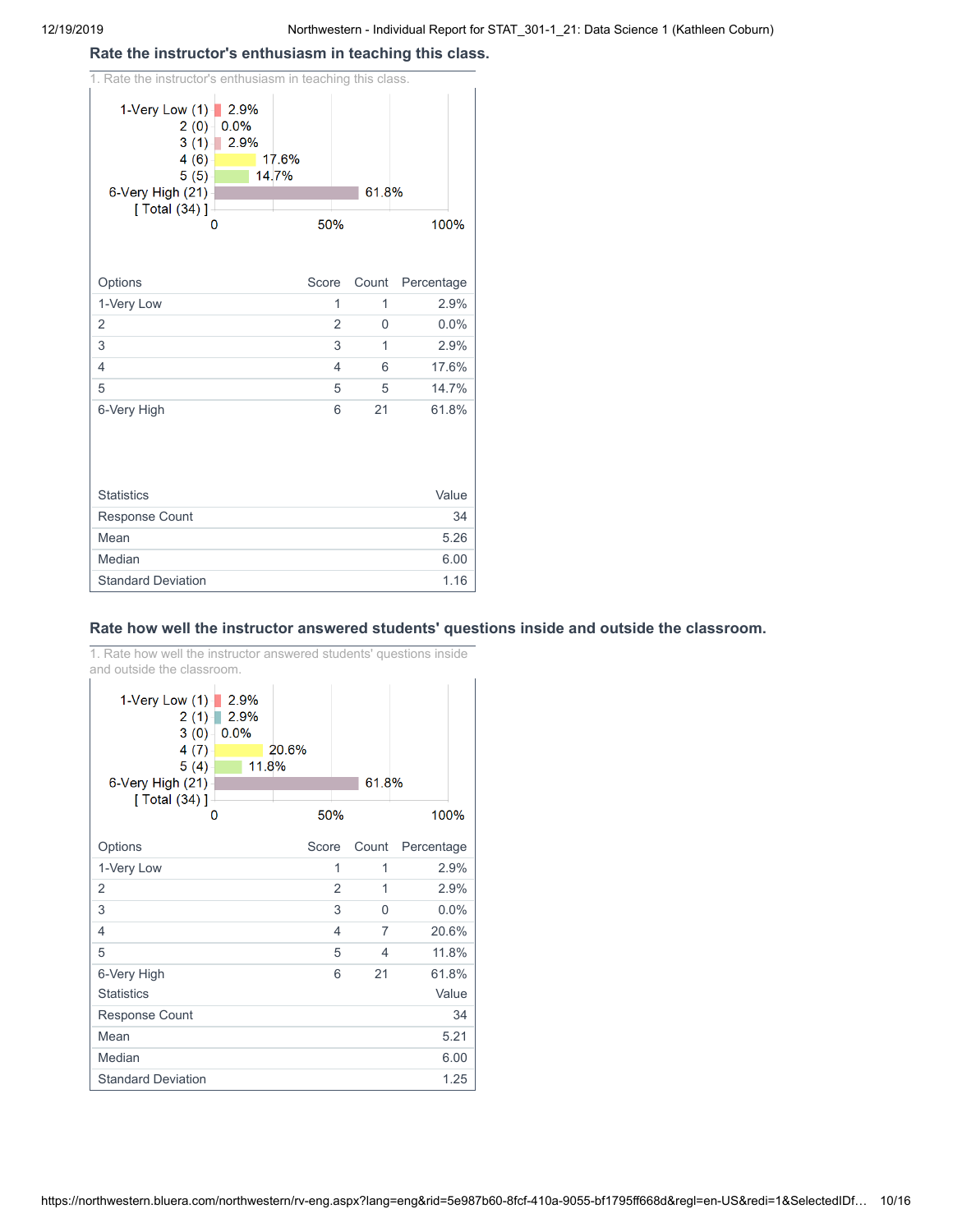## **Rate how well the instructor displayed interest in students' learning and needs.**

1. Rate how well the instructor displayed interest in students' learning and needs.

| 1-Very Low $(1)$<br>2(0)<br>3(0)<br>4(6)<br>5(6)<br>6-Very High (21)<br>[ Total $(34)$ ] | 2.9%<br>0.0%<br>0.0% | 17.6%<br>17.6% |                | 61.8%    |            |
|------------------------------------------------------------------------------------------|----------------------|----------------|----------------|----------|------------|
|                                                                                          | 0                    |                | 50%            |          | 100%       |
| Options                                                                                  |                      |                | Score          | Count    | Percentage |
| 1-Very Low                                                                               |                      |                | 1              | 1        | 2.9%       |
| $\overline{2}$                                                                           |                      |                | $\overline{2}$ | $\Omega$ | 0.0%       |
| 3                                                                                        |                      |                | 3              | $\Omega$ | 0.0%       |
| 4                                                                                        |                      |                | 4              | 6        | 17.6%      |
| 5                                                                                        |                      |                | 5              | 6        | 17.6%      |
| 6-Very High                                                                              |                      |                | 6              | 21       | 61.8%      |
| <b>Statistics</b>                                                                        |                      |                |                |          | Value      |
| Response Count                                                                           |                      |                |                |          | 34         |
| Mean                                                                                     |                      |                |                |          | 5.32       |
| Median                                                                                   |                      |                |                |          | 6.00       |
| <b>Standard Deviation</b>                                                                |                      |                |                |          | 1.09       |

## **The instructor was well organized for each class.**

1. The instructor was well organized for each class.

| 1-Very Low (1)-<br>2.9%<br>2(0)<br>0.0%<br>3(0)<br>0.0%<br>4(6)<br>5(10)<br>6-Very High (17)<br>[ Total (34) ]<br>0 | 17.6%<br>29.4%<br>50% | 50.0%        | 100%       |
|---------------------------------------------------------------------------------------------------------------------|-----------------------|--------------|------------|
|                                                                                                                     |                       |              |            |
| Options                                                                                                             | Score                 | Count        | Percentage |
| 1-Very Low                                                                                                          | 1                     | 1            | 2.9%       |
| 2                                                                                                                   | $\overline{2}$        | $\mathbf{0}$ | 0.0%       |
| 3                                                                                                                   | 3                     | $\Omega$     | 0.0%       |
| 4                                                                                                                   | 4                     | 6            | 17.6%      |
| 5                                                                                                                   | 5                     | 10           | 29.4%      |
| 6-Very High                                                                                                         | 6                     | 17           | 50.0%      |
| <b>Statistics</b>                                                                                                   |                       |              | Value      |
| <b>Response Count</b>                                                                                               |                       |              | 34         |
| Mean                                                                                                                |                       |              | 5.21       |
| Median                                                                                                              |                       |              | 5.50       |
| <b>Standard Deviation</b>                                                                                           |                       |              | 1.07       |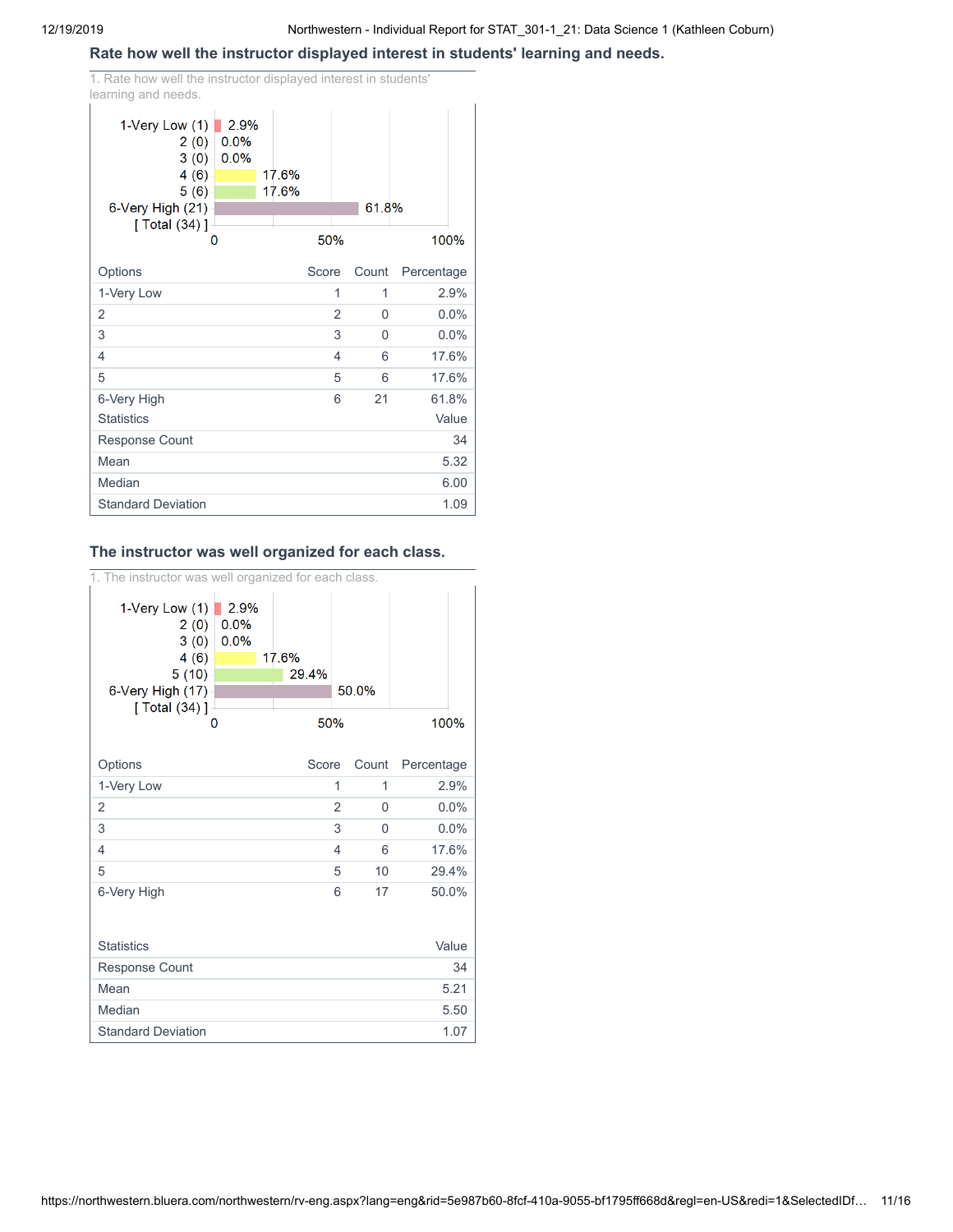## **OPEN-ENDED QUESTIONS**

#### **Did the course help you learn? Why or why not?**

Comments

First time coding. Awesome experience. Throw in the deep end so steep learning curve but by end of quarter I feel comfortable with R. There was a lot to take in throughout this course. It was like a John Green crash course on Data Science, so don't expect to learn every concept, but you will pick up on the most important things.

Yes, the course presented the material in a clear and concise manner.

I learned a lot about R by default since the course is a primer for how to use R.

Yes. Course was designed very well and stimulated challenging learning

Yes definitely. The flipped classroom style was a good way to learn R. The textbook was really good and the practice tested our understanding of the material.

yes – I like the way it was structured.

I think that the labs weren't really helping me learn that much. Would have liked a test to force myself to actually know and reflect on the material.

This course is a very good introduction to R and general data science techniques/strategies.

Yes! It was very much learning by doing which is helpful. The professors were always encouraging about reaching out. I think the demand for their attention was a lot. They weren't always accessible.

The course didn't really help me learn. It's open lab–period structure makes me wonder if I could've just learned the material on my own.

Yes I learnt a ton just because there were so many labs and you had to learn b yyourself to do them.

Not in the slightest. This "flipped classroom" nonsense is the most ridiculous thing I've ever heard, especially in a data science class which is very technical. If you don't have any prior coding experience, reading the textbook or even coding along with the book isn't going to be helpful. I can't teach myself something when I literally don't know the first thing about it. The class says no prior coding experience is required, but that is ridiculously wrong. Almost everyone in the class had some prior computer science experience, and the class was extremely inaccessible for me. The textbook solutions are online and easily accessible, and that is the only way I was able to get through this class, so I didn't really learn much.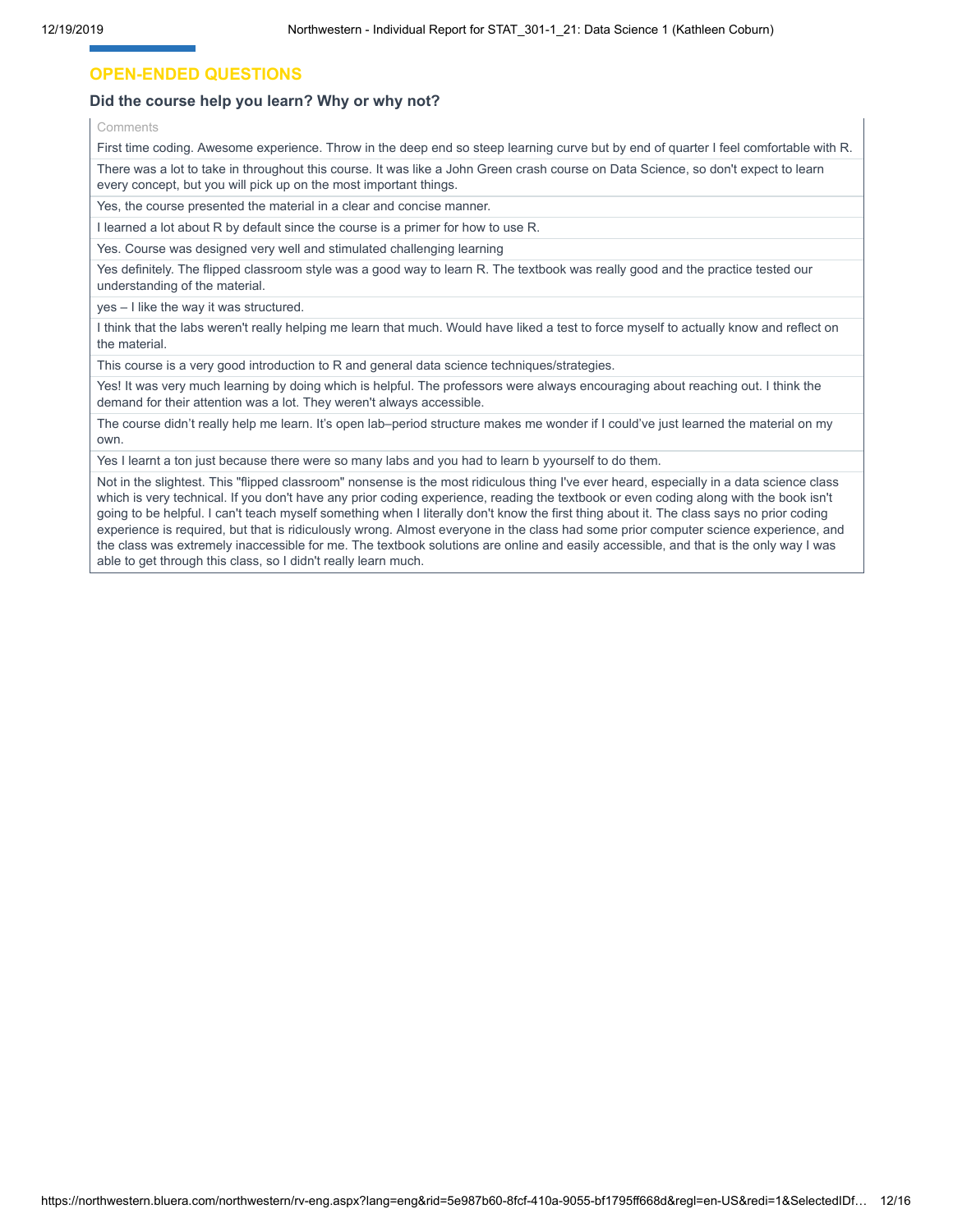12/19/2019 Northwestern - Individual Report for STAT\_301-1\_21: Data Science 1 (Kathleen Coburn)

**Please summarize your reaction to this course focusing on the aspects that were most important to you.**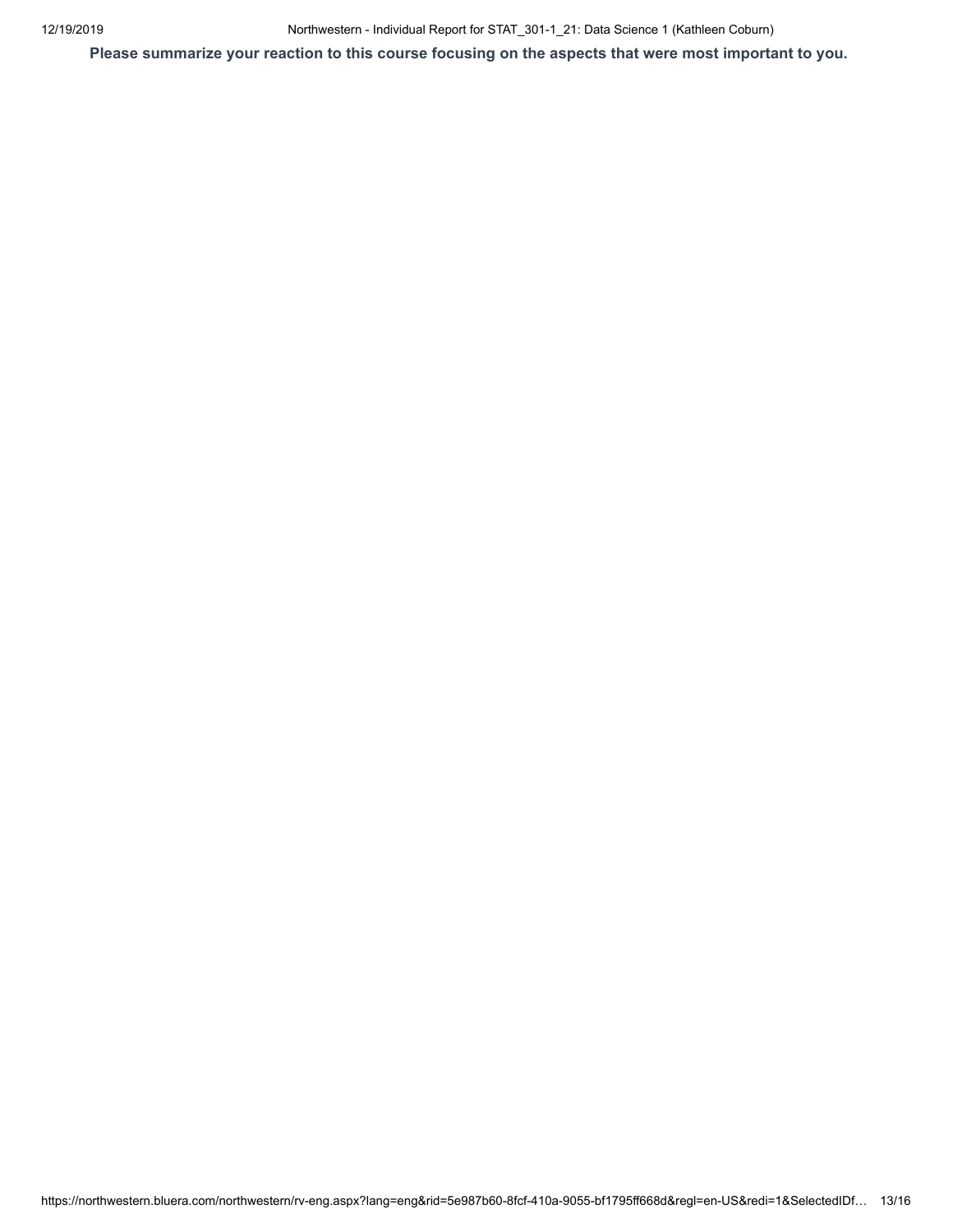Comments

Great class! Never coded before so there was a steep learning curve but by the end of quarter I feel comfortable with R. I'm excited to see how my skills progress. Class is a good amount of work (1–2 labs a week that take a few hours each). Class is optional but professors and TA's readily help if you go.

First data science class in the sequence was very much intro to R. Its a flipped classroom so there is limited lecture and the rest of the time is working on the labs which are basically homework. Reasonable workload and professors and TAs were always very helpful. They also would work out the questions on the labs in class if you were confused about something or wanted to go over the question. Would recommend the sequence, if you can get in.

1–2 labs per week and open–ended final project

Flipped classroom method

Class was facilitated and organized well, instructors always were able to answer students' questions

This course definitely challenged me and took me outside of my comfort zone. I appreciated that a lot of the work was meant to be done in groups, and this definitely helped facilitate my over all learning.

The course is rather interesting and well taught. The workload is substantial, although, not overwhelming.

This is a great class to learn about R. Professors Kuyper and Coburn did a great job helping out students, and were very patient with our issues. It seems like a good foundational course for more studies of R and data science.

TAKE THIS CLASS. very well structured (only labs and final project – no exams) and allows you to really learn R through exercises. Coburn/Kuyper co–teach and allow you to learn a lot in R in the process

The professors, particularly Prof. Kuyper, are really amazing. The whole course is focused on students actually learning the material, not on memorization or tests. Super relevant and a great course to take to supplement any major.

This class was a good intro to data science as it teaches you how to use R. The flipped classroom style makes the class not as demanding as it could have. Overall a good class!

I like the way this class is structured. Having class time be time to work on labs was helpful because I could ask questions on the lab without wasting time in lecture. Attendance points are easy points to get.

This is the first course in the new data science minor sequence. It is fast–paced and if you've never used R and/or coded before in any language it will be a steep learning curve but it is most certainly doable. It isn't an easy A by any means but if you read the book and genuinely try to learn the code you will do well. The final project takes forever. Start it early. I did not. That was a mistake.

1–2 weekly labs and textbook readings to learn R for data science. Very useful skills developed in this course. There's a lot of information covered, and you can get a lot out of it with some effort. Class consists of working on the labs and asking questions if needed.

This class is just okay. You learn a lot through the labs, but the flipped classroom isn't that helpful. You have to do reading and reading quizzes at home, and then just work on the lab during class, so essentially you're not actually being taught anything about R or data science, you just have to learn it all yourself, which can be frustrating at times. There are 16 labs over the course of the quarter, so it's definitely a relatively time–intensive class, but the grading is super easy so as long you complete the labs you can get a high A on every one. The final project also wasn't too bad.

I learned a lot! A little nervous about the next class because it's going to get harder, and I'm not 100% sure about how accessible the professors will be to help when I have questions.

I really enjoyed this course. It's a flipped classroom, so class time is devoted to working on the labs rather than having traditional lectures. There is a larger emphasis on learning than on grades. The final project is fun to complete since you can do it on any topic you want. Everyone on the course staff was very nice and helpful. Highly recommend!

This course works like an open–lab period, where there are weekly or bi–weekly assignments to complete, and anything you don't finish you do at home. The course was also team–taught by the two professors, alternating on different days. While Professor Coburn was very helpful, oftentimes Professor Kuyper would be dismissive of questions, and would chastise students if they were not using proper procedures, rather than instructing on what the proper procedures are. Sometimes, exact questions in assignments were vague, and he would purposely refuse to clarify the question. I'm not sure if taking this class was better than if I had just read the (free) online textbook and practiced on my own—the fact this class takes attendance using a geo–referenced app shows that maybe I wasn't the only person to think this.

Professors are really helpful. As long as you attend class, follow along, and do the labs, you'll get an A and also learn the basics of R.

Great class. Professor Kuyper and Coburn are extremely helpful, and the goal of the class is focused on teaching you skills (grading is very relaxed).

This class was great in terms of learning how to use R. However, there were so many labs and took a lot of time to complete. It starts slow but once you get to 2 labs a week in week 4, you have to spend a lot of time.

This course was without a doubt the worst course of my college career. If you already know R or have some prior coding experience, then you should be fine. But if this is your first time doing any computer science, STAY AWAY. With something as technical as data science, it's really hard to just "teach yourself" when you have literally no idea where to begin. Any time I tried to ask for help or didn't understand something, I felt like I was being ridiculed. Not all the professors and TAs were bad and some of them were really quite kind, but the overall quality of this class is certainly not what I would expect for an institution as reputable as Northwestern. I played survival mode in this class and ended up being completely turned off from a course and a field that could've been really interesting. The class and the teaching staff made me feel like I was dumb and incompetent, and that wasn't a great feeling to be wrestling with all quarter.

The one positive thing I can say about this class is that it did give me a chance to learn and get somewhat familiar with R. However, I'm aware that there are classes in other departments at Northwestern that teach R but don't make you feel stupid in the process. If anyone without any computer science experience is considering taking this class, I would STRONGLY encourage them to look at another option, especially if you aren't a stat major or a data science minor.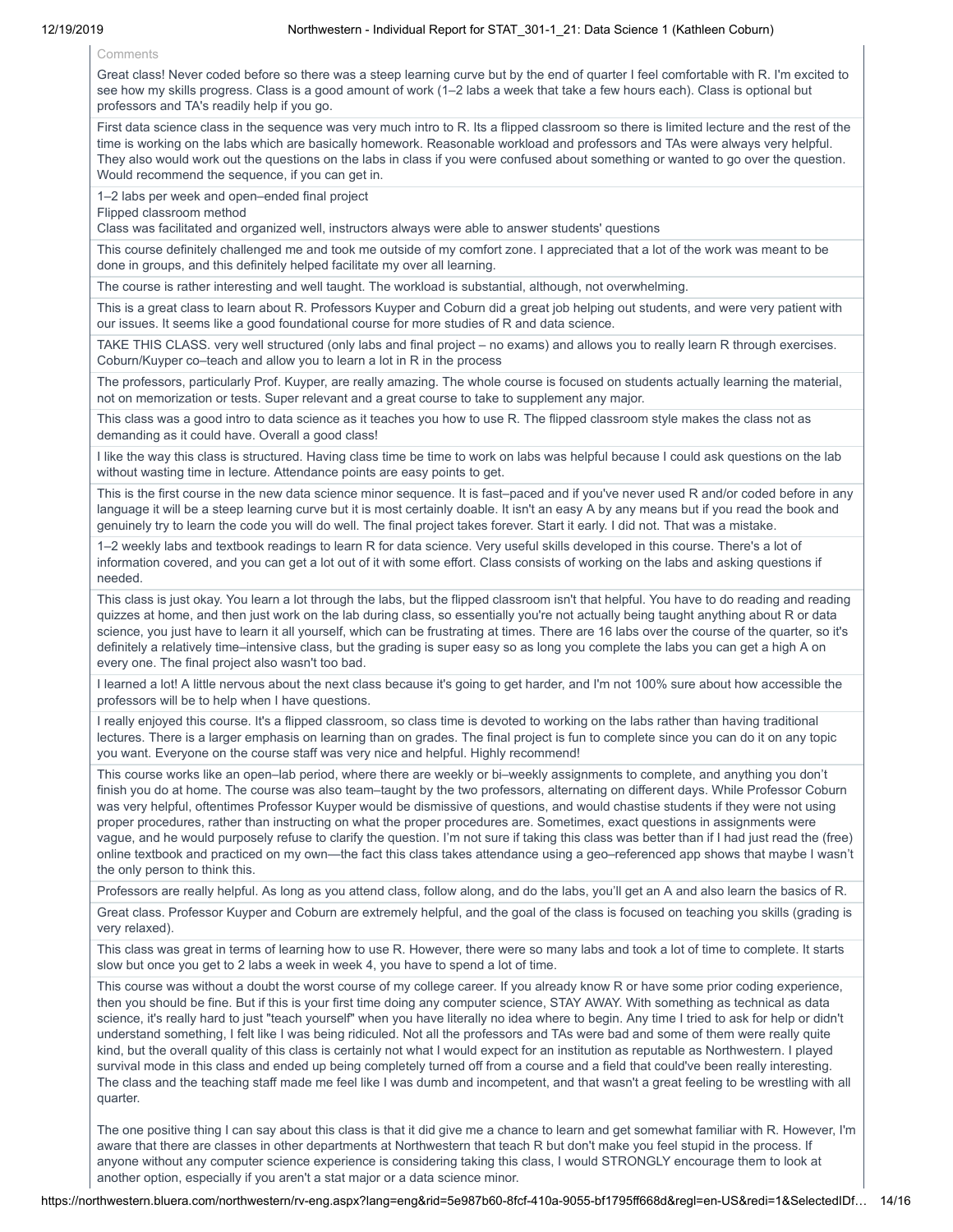## **What are the primary teaching strengths of the instructor?**

**Comments** 

So kind and helpful. Would always sit down next to me and help me work through my code when I ran into bugs or had questions.

Professor Coburn seems really passionate and excited about Data Science. She definitely wanted to help answer student's questions.

Professor Coburn is an exceptional instructor who is genuinely interested in helpIn students learn the material.

Eager to help, provided great tips, and was enthusiastic about the material.

friendly and always willing to help outside of class

Very nice and helpful

She's kind and open to questions.

Very cheery and approachable. I felt like any question was valid. Made Data Science seem more friendly.

Passion for the subject.

Great at answering questions patiently and helpfully.

Very knowledgeable about the content.

She was also available and very helpful.

Super friendly and helpful. Always willing to troubleshoot/answer questions about code.

Katie was so nice, and was one of the people who made this class tolerable for me. I still don't love the flipped classroom idea, but any time I talked to her she was helpful. She was really nice and kind–hearted. I appreciated her warmth as a human being in comparison to some of the other teaching staff members.

## **What are the primary weaknesses, if any, of the instruction?**

Comments

She's great! First time teaching at NU so I imagine it will only get better.

A lot of times she was unable to answer complicated questions in class. I also reached out to her several times over email for help on the final project and she never responded. Definitely more communication and dedication to the course outside of class would have been much appreciated.

None

Unclear if a lot of students understood the fundamentals well.

n/a. coburn is great!

Not strict enough

None.

Seemed a little out of it sometimes. Too goofy at times.

She could never answer my questions about the lab. I don't understand how she was the instructor for this class, because she never seemed to have any idea how to do the labs. It was excruciating watching her code through the labs during class because it took her SO LONG to finish every problem, to the point where it wasn't even helpful. Incredibly frustrating, but the class was way more enjoyable when Arend taught it.

There were not a lot of ways to get the information. There's only reading the textbook, doing the labs, and asking the professors. It makes me feel uncertain about being able to succeed in the future.

It would have been nice to have more OH options – i had class during the only one scheduled and thus couldn't make it.